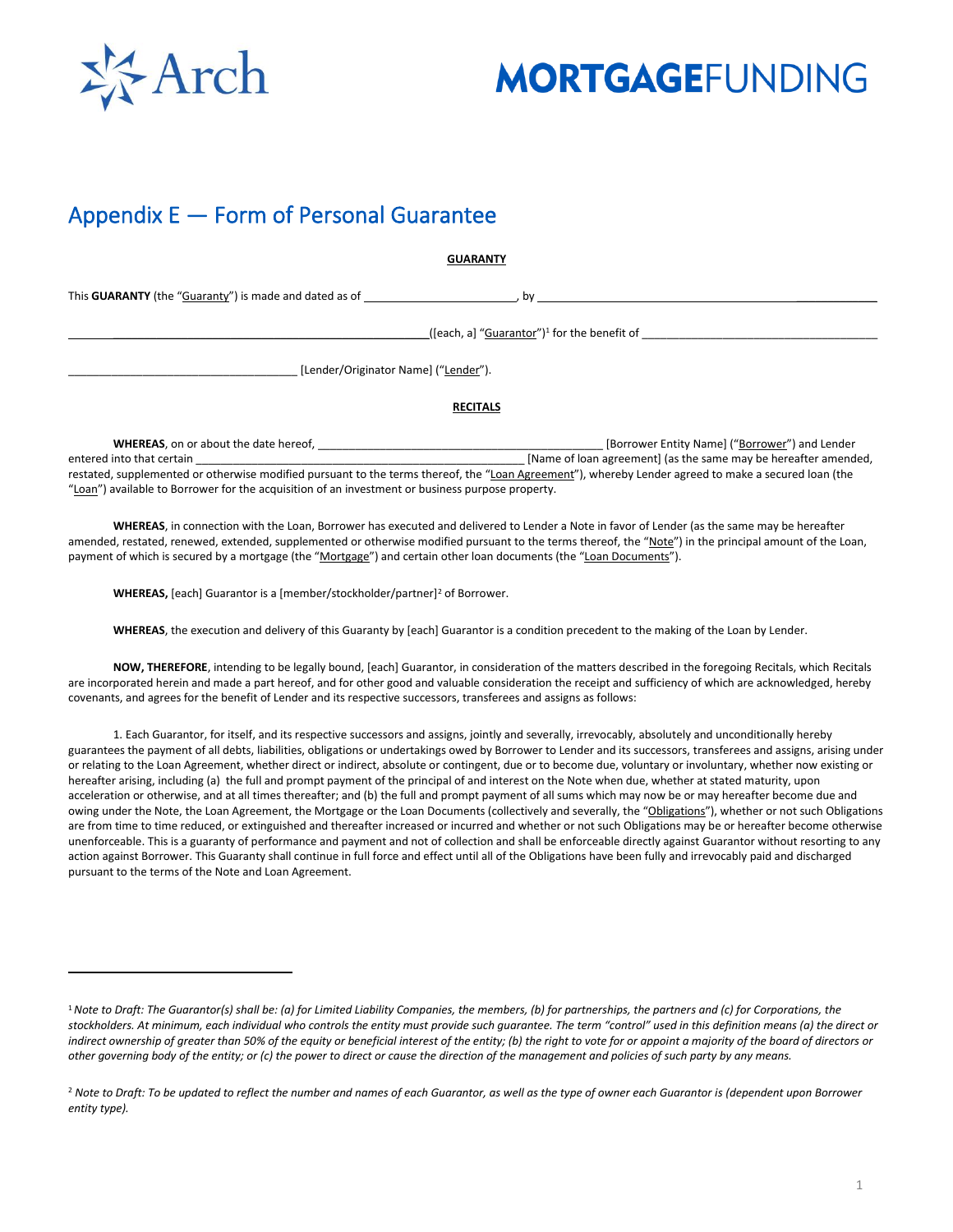

2. This is an absolute, present and continuing guaranty of payment and not of collection. Guarantor agrees that this Guaranty may be enforced by Lender without the necessity at any time of resorting to or exhausting any other security or collateral given in connection herewith or with the Note, Loan Agreement, Mortgage or any other Loan Documents through foreclosure or sale proceedings, as the case may be, under any Mortgage or otherwise, or resorting to any other guaranties, and Guarantor hereby waives any right to require Lender to join any Borrower in any action brought hereunder or to commence any action against or obtain any judgment against any Borrower or to pursue any other remedy or enforce any other right. Guarantor further agrees that nothing contained herein or otherwise shall prevent Lender from pursuing concurrently or successively all rights and remedies available to it at law and/or in equity or under the Note, Loan Agreement, any Mortgage or any other Loan Documents, and the exercise of any of its rights or the completion of any of its remedies shall not constitute a discharge of Guarantor's obligations hereunder, it being the purpose and intent of Guarantor that the obligations of Guarantor hereunder shall be absolute, independent and unconditional under any and all circumstances whatsoever. None of Guarantor's obligations under this Guaranty or any remedy for the enforcement thereof shall be impaired, modified, changed or released in any manner whatsoever by any impairment, modification, change, release or limitation of the liability of the Borrower under the Note, Loan Agreement, any Mortgage or other Loan Documents or by reason of the bankruptcy of the Borrower or by reason of any creditor or bankruptcy proceeding instituted by or against the Borrower. This Guaranty shall continue to be effective or be reinstated (as the case may be) if at any time payment of all or any part of any sum payable pursuant to the Note, Loan Agreement, any Mortgage or any other Loan Document is rescinded or otherwise required to be returned by Lender upon the insolvency, bankruptcy, dissolution, liquidation or reorganization of the Borrower, or upon or as a result of the appointment of a receiver, intervenor, custodian or conservator of or trustee or similar officer for the Borrower or any substantial part of its property or otherwise, all as though such payment to Lender had not been made, regardless of whether Lender contested the order requiring the return of such payment. In the event of the foreclosure of any Mortgage and of a deficiency, Guarantor hereby promises and agrees forthwith to pay the amount of such deficiency notwithstanding the fact that recovery of said deficiency against Borrower would not be allowed by applicable law; however, the foregoing shall not be deemed to require that Lender institute foreclosure proceedings or otherwise resort to or exhaust any other collateral or security prior to or concurrently with enforcing this Guaranty.

3. Lender may, without notice to or the further consent of Borrower or Guarantor, transfer or assign this Guaranty in whole or in part to any person acquiring an interest in the Obligations. In the event Lender or any holder of the Note shall assign the Note to any lender or other entity for an amount not in excess of the amount which will be due, from time to time, from Borrower to Lender under the Note with interest not in excess of the rate of interest which is payable by Borrower to Lender under the Note, Guarantor will accord full recognition thereto and agree that all rights and remedies of Lender or such holder hereunder shall be enforceable against Guarantor by such lender or other entity with the same force and effect and to the same extent as would have been enforceable by Lender or such holder but for such assignment. This Guaranty and the liability and obligations of Guarantor hereunder are binding upon Guarantor and its successors and assigns, and this Guaranty inures to the benefit of and is enforceable by Lender and its successors, transferees and assigns. This Guaranty may not be assigned by the Guarantor without the express written consent of Lender.

4. Guarantor does hereby (a) waive notice of acceptance of this Guaranty by Lender and any and all notices and demands of every kind which may be required to be given by any statute, rule or law, (b) agree to refrain from asserting, until after repayment in full of the Loan, any defense, right of set-off or other claim which Guarantor may have against Borrower (c) waive any defense, right of set-off or other claim which Guarantor or the Borrower may have against Lender, or the holder of the Note, (d) waive any and all rights Guarantor may have under any anti-deficiency statute or other similar protections, (e) waive presentment for payment, demand for payment, notice of nonpayment or dishonor, protest and notice of protest, diligence in collection and any and all formalities which otherwise might be legally required to charge Guarantor with liability, and (f) waive any failure by Lender to inform Guarantor of any facts Lender may now or hereafter know about the Borrower, the Loan or the transactions contemplated by the Loan Agreement, it being understood and agreed that Lender has no duty so to inform and that Guarantor is fully responsible for being and remaining informed by Borrower of all circumstances bearing on the risk of nonperformance of Borrower's obligations. Credit may be granted or continued from time to time by Lender to Borrower without notice to or authorization from Guarantor, regardless of the financial or other condition of such Borrower at the time of any such grant or continuation. Lender shall have no obligation to disclose or discuss with Guarantor its assessment of the financial condition of such Borrower. Guarantor acknowledges that no representations of any kind whatsoever have been made by Lender. No modification or waiver of any of the provisions of this Guaranty shall be binding upon Lender except as expressly set forth in a writing duly signed and delivered by Lender.

Guarantor further agrees that Guarantor's liability as guarantor shall not be impaired or affected by any renewals or extensions which may be made from time to time, with or without the knowledge or consent of Guarantor of the time for payment of interest or principal under the Note or by any forbearance or delay in collecting interest or principal under the Note, or by any waiver by Lender under the Loan Agreement, any Mortgage or any other Loan Documents, or by Lender's failure or election not to pursue any other remedies it may have against Borrower or Guarantor, or by any change or modification in the Note, Loan Agreement, any Mortgage or any other Loan Document, or by the acceptance by Lender of any additional security or any increase, substitution or change therein, or by the release by Lender of any security or any withdrawal thereof or decrease therein, or by the application of payments received from any source to the payment of any obligation other than the Obligations even though Lender might lawfully have elected to apply such payments to any part or all of the Obligations, it being the intent hereof that, subject to Lender's compliance with the terms of this Guaranty, Guarantor shall remain liable for the payment of the Obligations, until the Obligations have been paid in full, notwithstanding any act or thing which might otherwise operate as a legal or equitable discharge of a surety. Guarantor further understands and agrees that Lender may at any time enter into agreements with Borrower to amend and modify the Note, Loan Agreement, any Mortgage or other Loan Documents, and may waive or release any provision or provisions of the Note, Loan Agreement, Mortgages and other Loan Documents or any thereof, and, with reference to such instruments, may make and enter into any such agreement or agreements as Lender and Borrower may deem proper and desirable, without in any manner impairing or affecting this Guaranty or any of Lender's rights hereunder or Guarantor's obligations hereunder.

5. This Guaranty shall be deemed to be made under and shall be governed by the laws of the State of New York, without reference to conflicts of laws principles. The terms and provisions hereof may not be waived, altered, modified or amended except in writing duly signed by Lender and Guarantor.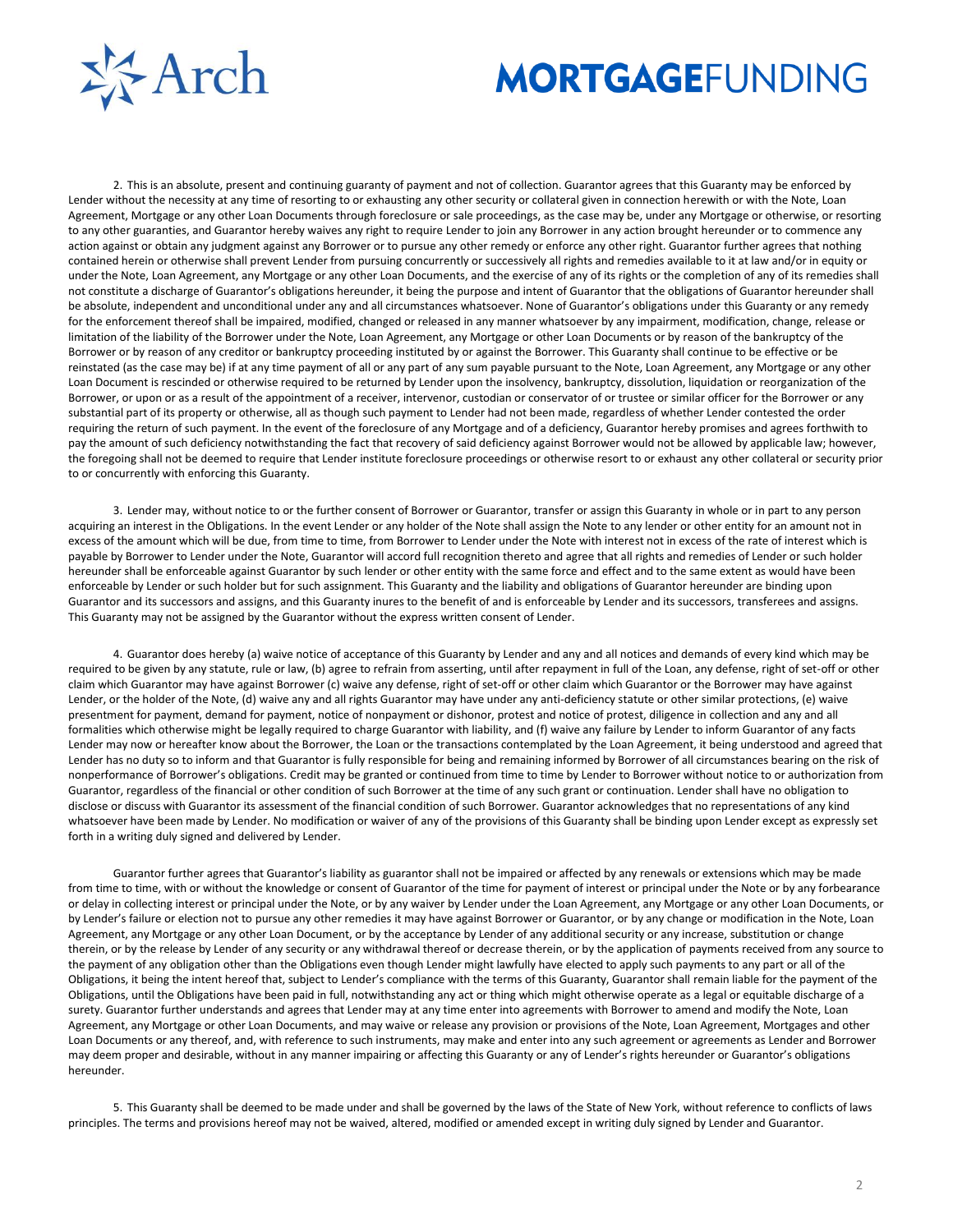

6. Guarantor further agrees that its liability hereunder shall be primary and that in any right of action which shall accrue to the Lender under the Loan Agreement, the Lender may, at its option, proceed against any Guarantor and the Borrower, jointly or severally, without first having commenced any action or obtained any judgment against Borrower.

7. Notwithstanding any payment or payments made by the Guarantor hereunder or any set-off or application of funds of the Guarantor by the Lender, the Guarantor shall not be entitled to be subrogated to any of the rights of the Lender against the Borrower or any other guarantor or any collateral security or guarantee or right of offset held by the Lender for the payment of the Obligations, nor shall the Guarantor seek or be entitled to seek any contribution or reimbursement from the Borrower or any other guarantor in respect of payments made by the Guarantor hereunder, until all amounts owing to the Lender by the Borrower on account of the Obligations are paid in full. The Guarantor hereby subordinates all of its subrogation rights against Borrower to the full payment of Obligations due Lender. Any indebtedness of Borrower to Guarantor now or hereafter existing is hereby subordinated to the payment of the Obligations. Guarantor agrees that, until the Obligations have been paid in full, Guarantor will not seek, accept or retain for its own account, any payment from Borrower on account of such subordinated debt. Any payments to Guarantor on account of such subordinated debt shall be collected and received by Guarantor in trust for Lender and shall be paid over to Lender on account of the Obligations without impairing or releasing the obligations of Guarantor hereunder.

Any amounts received by Lender from any source on account of the Loan may be used by Lender for the payment of the Obligations and any other obligations of Borrower to Lender in such order as Lender may from time to time elect. Additionally, if the indebtedness guaranteed hereby is less than the full indebtedness evidenced by the Note, all rents, proceeds and avails of the underlying property, including proceeds of realization of Lender's collateral, shall be deemed applied on the indebtedness of Borrower to Lender that is not guaranteed by Guarantor until such unguaranteed indebtedness of Borrower to Lender has been fully repaid before being applied upon the indebtedness guaranteed by Guarantor.

8. Guarantor's obligations hereunder are independent of the obligations of Borrower, and a separate action or actions may be brought and prosecuted against Guarantor whether or not action is brought against Borrower or any such assignee or whether or not Borrower or any such assignee be joined in any such action or actions.

9. Guarantor shall not be released by any act or event (other than performance) which might, but for this provision of this Guaranty, be deemed a legal or equitable discharge of a surety, or by reason of any waiver, extension, modification, forbearance or delay or costs or by Lender's failure to proceed promptly or otherwise as against Borrower or Guarantor, or by reason of any action taken or omitted or circumstance which may or might vary the risk or affect the rights or remedies of Guarantor as against Borrower, or by reason of any further dealings between Borrower and Lender, whether relating to the Loan Agreement or otherwise, and Guarantor hereby expressly waives and surrenders any defense to its liability hereunder based upon any of the foregoing acts, omissions, things, agreements, waivers or any of them; it being the purpose and intent of this Guaranty that the obligations of Guarantor hereunder are absolute and unconditional under any and all circumstances.

10. Guarantor waives (a) any right to require Lender to (i) proceed against Borrower or any other person or entity; (ii) proceed against or exhaust any security held from Borrower or Guarantor; (iii) pursue any other remedy in Lender's power which Guarantor cannot itself pursue, and which would lighten its burden; (b) any defense based upon any legal disability of Borrower, or any assignee of the Loan Agreement, or any discharge or limitation of the liability of Borrower, or any assignee of the Loan Agreement, to Lender, whether consensual or arising by operation of law or any bankruptcy, reorganization, receivership, insolvency, or debtor-relief proceeding, or from any other cause; and (c) presentment, demand, protest and notice of any kind. Guarantor waives all demands upon and notices to Borrower, or any assignee of the Loan Agreement, and to Guarantor, including demands for performance, notices of nonperformance, notices of nonpayment and notice of acceptance of this Guaranty.

11. In the event that any action, suit or other proceeding is instituted concerning or arising out of this Guaranty, the prevailing party shall recover all of such party's costs and attorneys' fees incurred in each and every such action, suit or other proceeding, including any and all appeals or petitions therefrom, from the non-prevailing party. As used herein, "attorneys' fees" shall mean the full and actual costs of any legal services actually rendered in connection with the matters involved, calculated on the basis of the usual fee charged by the attorneys performing such services.

#### 12. **GUARANTOR AND LENDER (BY ITS ACCEPTANCE HEREOF) HEREBY WAIVE ANY RIGHT TO A TRIAL BY JURY IN ANY ACTION OR PROCEEDING TO ENFORCE OR DEFEND ANY RIGHT UNDER THIS GUARANTY OR ANY OTHER LOAN DOCUMENT OR RELATING THERETO OR ARISING FROM THE LENDING RELATIONSHIP WHICH IS THE SUBJECT OF THIS GUARANTY AND AGREE THAT ANY SUCH ACTION OR PROCEEDING SHALL BE TRIED BEFORE A COURT AND NOT BEFORE A JURY.**

13. The parties hereto intend and believe that each provision in this Guaranty comports with all applicable local, state and federal laws and judicial decisions. However, if any provision or provisions, or if any portion of any provision or provisions, in this Guaranty is found by a court of law to be in violation of any applicable local, state or federal ordinance, statute, law, administrative or judicial decision or public policy, and if such court should declare such portion, provision or provisions of this Guaranty to be illegal, invalid, unlawful, void or unenforceable as written, then it is the intent of all parties hereto that such portion, provision or provisions shall be given force to the fullest possible extent that they are legal, valid and enforceable, that the remainder of this Guaranty shall be construed as if such illegal, invalid, unlawful, void or unenforceable portion, provision or provisions were not contained therein, and that the rights, obligations and interest of Lender or the holder of the Note under the remainder of this Guaranty shall continue in full force and effect.